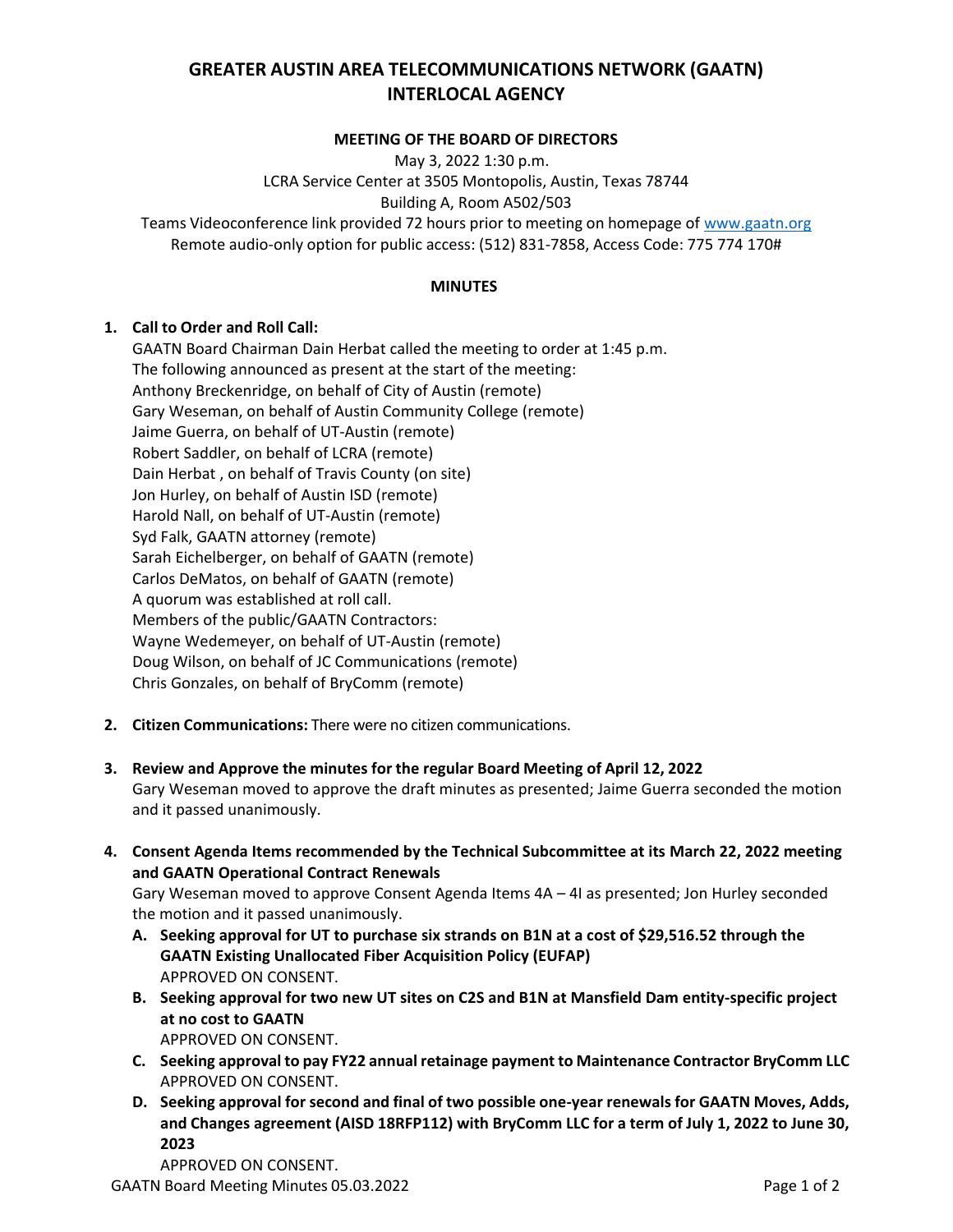## **GREATER AUSTIN AREA TELECOMMUNICATIONS NETWORK (GAATN) INTERLOCAL AGENCY**

**E. Seeking approval for second and final of two possible one-year renewals for GAATN Moves, Adds, and Changes agreement (AISD 18RFP112) with JC Communications for a term of July 1, 2022 to June 30, 2023**

APPROVED ON CONSENT.

- **F. Seeking approval for fourth and final of four possible one-year renewals for GAATN Legal Services agreement (AISD 18RFQ097) with Bickerstaff, Heath, Delgado, Acosta LLP for a term of July 1, 2022 to June 30, 2023 with a \$5 hourly rate increase** APPROVED ON CONSENT.
- **G. Seeking approval for fourth and final of four possible one-year renewals for GAATN Bentley Management Services agreement (AISD 18RFP104) with Advanced 1 for a term of July 1, 2022 to June 30, 2023 with an annual base hosting amount not to exceed \$30k** APPROVED ON CONSENT.
- **H. Seeking approval for second of three possible one-year renewals for GAATN Fiber Purchase agreement (AISD 18RFP003) with Graybar for a term of July 1, 2022 to June 30, 2023**  APPROVED ON CONSENT.
- **I. Seeking approval for second of three possible one-year renewals for GAATN Fiber Purchase agreement (AISD 18RFP003) with Anixter for a term of July 1, 2022 to June 30, 2023**  APPROVED ON CONSENT.
- **5. Board Chairperson Update – Discussion and possible action regarding:**
	- **A. Update on NOCC Maintenance service level agreement between City of Austin and GAATN for maintenance of the GAATN Backup NOCC**

Sarah reported that Frank has drafted an agreement that is currently being reviewed by COA's Data Center Operations team. This agreement is expected to be brought to the June Board meeting for approval.

**B. Property damage claim against JD Abrams/Lone Star Paving for damage to C1N at IH-35 and Rutherford on 9/20/21**

Syd reported that Gunnar sent over the proposal for the permanent repair at 114-count and is waiting to hear back.

## **C. Property damage claim for damage to B1N 11604 Stonehollow Drive on 10/18/21**

Sarah reported that this claim was submitted to GAATN's property insurance, the total damage was \$55k. GAATN's property deductible is \$50k. The claim was closed on 3/14/22 and there was no payout to GAATN. There will be no further updates on this claim.

**D. Property damage claim for damage to C2S FM620 and Low Water Crossing on 3/14/22** Sarah reported that this damage totals \$15k and was caused by an individual in a truck that ran off the road and broke a GAATN pole and tore down the fiber over FM620. Management has submitted all claim documentation to the responsible party's insurance company and expects to hear something back in the next week. Management expects this claim to be paid in full.

## **6. Network Manager's Update**

## **A. Project status report**

Carlos reported on the following upcoming/recently completed projects:

- A2N Travis County Civil & Family Courthouse relocation scheduled to complete 5/5
- DIR B2S TxDOT secondary new node install completed 4/25

## **B. Job budget report**

Sarah reported that management is tracking 43 jobs totaling \$1.7 million. So far for FY22, \$656k has been invoiced and \$1 million is encumbered. She also noted that GAATN received the \$376k refund from COA for the buildout of the backup NOCC. The grand total of the cost of the buildout was \$2,019,423.